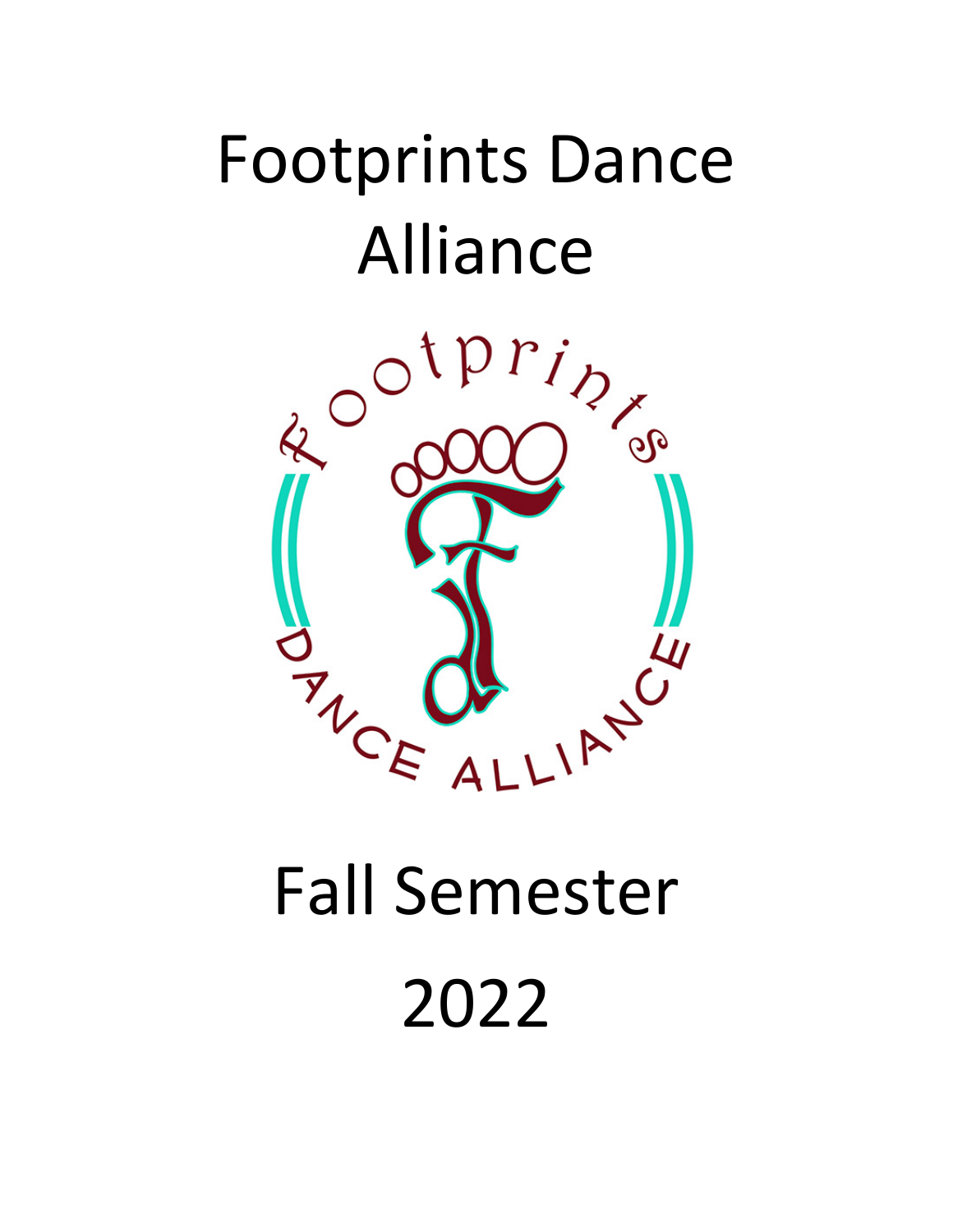# **Tuition at Footprints Dance Alliance for 2022-2023**

In order to simplify our families' financial responsibilities and help with family budgets here at Footprints Dance Alliance, we are going to an ALL INCLUSIVE PRICING system! This way, we will decrease the number of times you have to dig into your wallet! Sounds great, right?

Like many studio programs, we are combining all the costs up front so that you have ONE PRICE per month that will include:

- All Weekly Dance Lessons
- Christmas Production Fee (Fall Semester)
- Christmas Costume (Fall Semester)
- Spring Costume (Spring Semester)
- Spring Production Fee (Spring Semester)
- Administrative Fees

All students will be required to enroll in our Auto-Pay Program when they register for their Fall classes. This is a very secure system and allows for easy and fast processing without the need for you to pay convenience fees and surcharges. All accounts will be deducted on the  $1<sup>st</sup>$  of every month. Should your dancer decide that they no longer want to participate in dance classes, you can easily suspend Auto-Pay payments through your Parent Portal. We ask that you give us a 30 day withdrawal notice via email to Admin@footprintsga.com to let us know that you wish to suspend lessons. Please note that there will be a \$35 Decline Fee should your credit or debit card on file be declined.

We hope this allows you to better budget for dance, in that you are no longer having to come up with additional fees during the "most expensive" times of the year such as Christmas, end of the school year activities and summer vacations. We understand that the end of semester productions, Spring and Fall, are optional. However, they are a very important aspect of a dance education. Therefore, there will not be any tuition deductions for electing not to participate in the Christmas and/or Spring Productions.

As always our outstanding Dream Team will be here to watch your child grow and blossom in their next year of dance! Many new improved progressions and programs will be in place! You will NOT want to miss it!! We look forward to serving you and your family in the 2022-2023 Dance Season!

• For Information on how to be considered for the 2022-2023 Footprints Dance Alliance Company please email Mrs. Bonnie at footprintsdancealliance@gmail.com.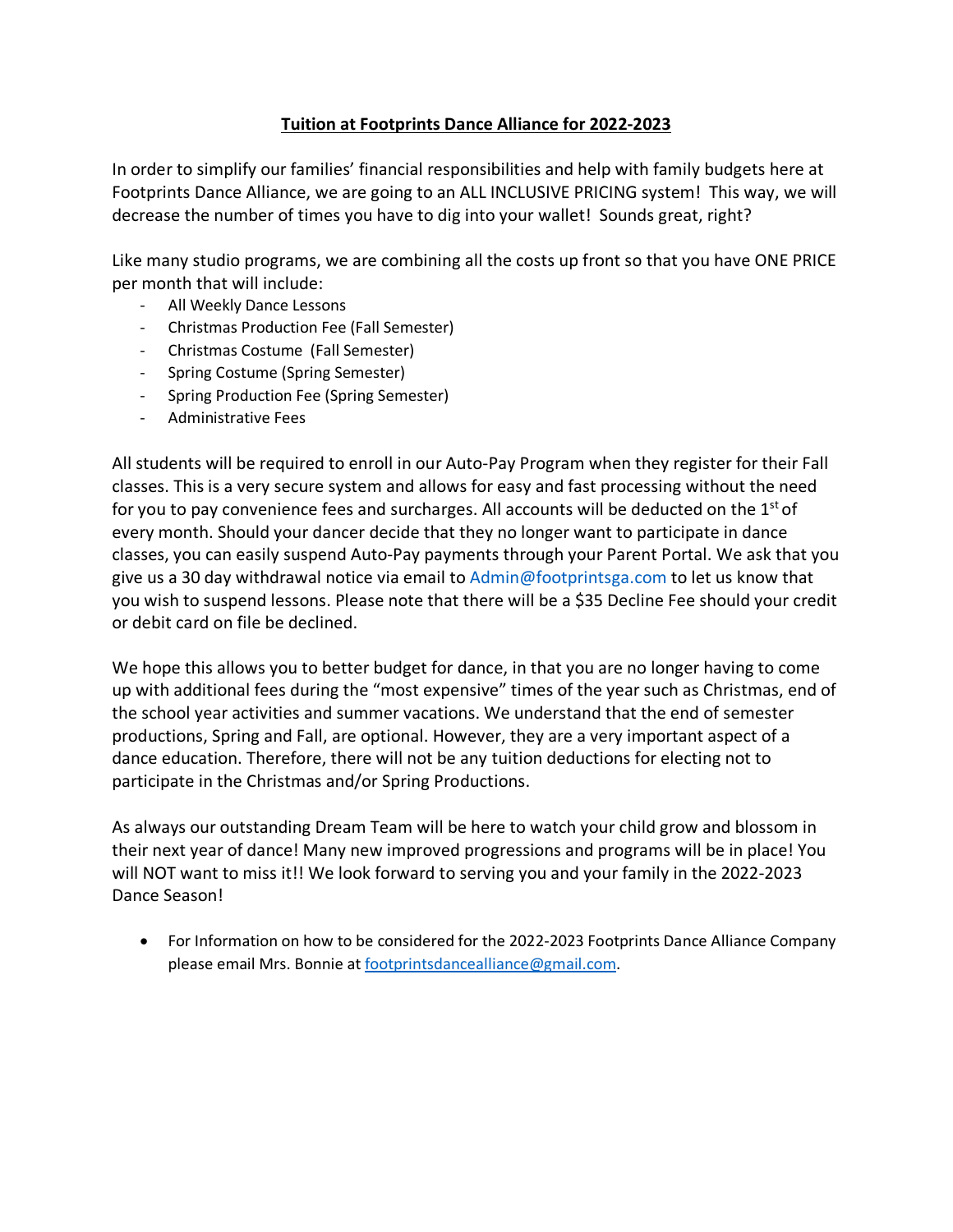# **2022-2023 ALL INCLUSIVE Tuition Rates:**

| <b>Creative Movement</b>                       | \$85 Per Month  |
|------------------------------------------------|-----------------|
| <b>Passion Tumbling</b>                        | \$100 Per Month |
| Hip Hop                                        | \$85 Per Month  |
| One Hour Classes                               | \$100 Per Month |
| Additional Classes/Siblings (One Hour)         | \$90 Per Month  |
| Additional Class/Siblings (Less than One Hour) | \$80 Per Month  |

# **Fall Semester:**

August  $8^{\text{th}}$ -December  $10^{\text{th}}$ 

Christmas Production

- Forsyth Central High School
- Stage Rehearsal December 9<sup>th</sup>
- Production December  $10^{th}$

# **Spring Semester:**

January 9<sup>th</sup> - May 6<sup>th</sup>

Spring Production

- Forsyth Central High School
- Stage Rehearsal May 5<sup>th</sup>
- Production May 6<sup>th</sup>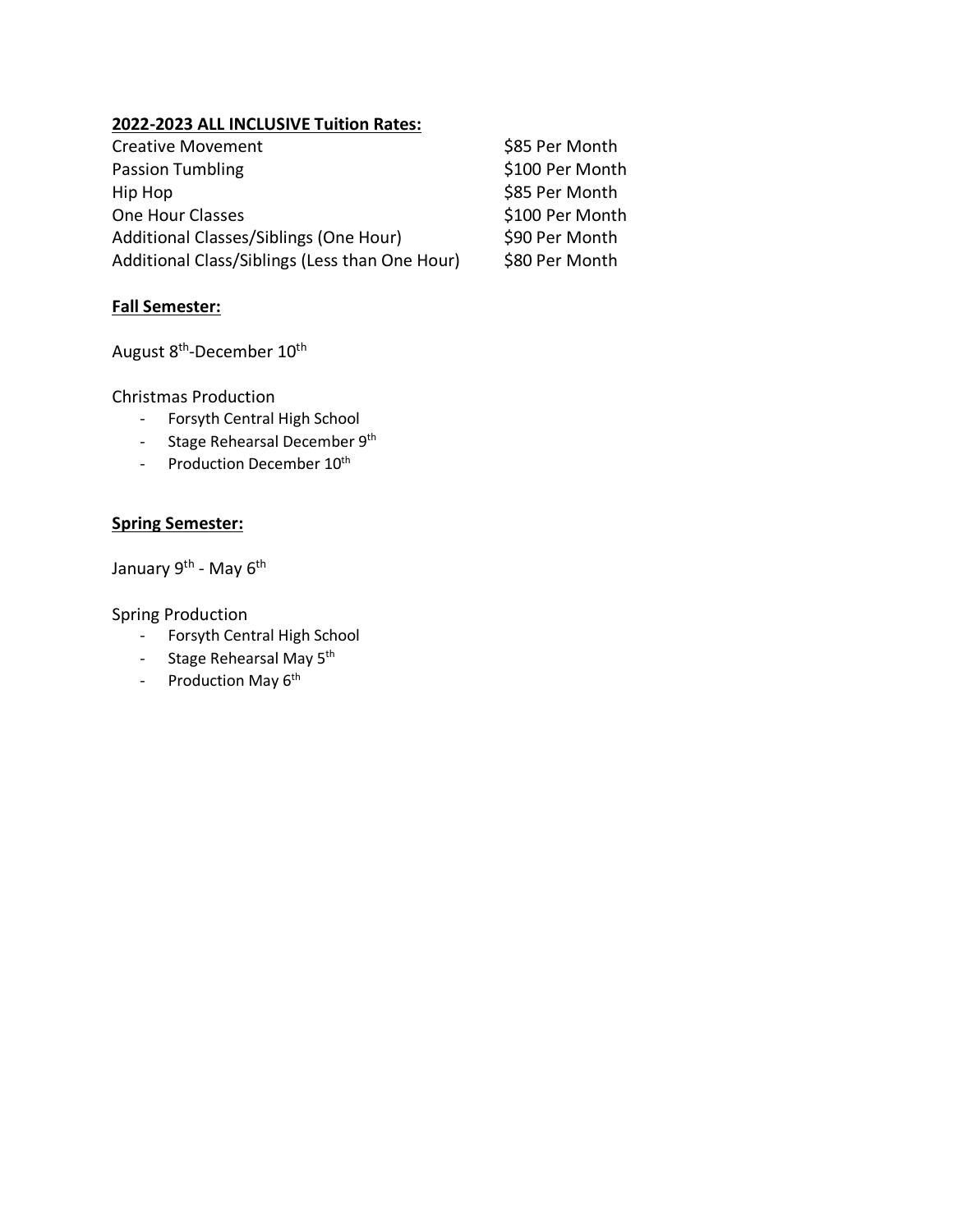# Footprints Dance Alliance Recreational Classes Fall 2022

**Please note that all classes with less than 5 students are subject to cancelation**

# **Creative Movement (Ages 2-3) Pre-Ballet/Pre-Tap Combo**

| Monday    | $4:00 - 4:45$ |
|-----------|---------------|
| Tuesday   | $4:00 - 4:45$ |
| Wednesday | $4:00 - 4:45$ |
| Saturday  | 10:00-10:45   |

#### **Prep I (Ages 4-5) Ballet/Tap Combo**

| $   -$   |               |  |
|----------|---------------|--|
| Monday   | $4:45 - 5:45$ |  |
| Thursday | 4:30-5:30     |  |
| Friday   | $4:45 - 5:45$ |  |
| Saturday | 11:00-12:00   |  |

#### **Prep II (Ages 6-7) Ballet/Tap/Jazz Combo**

| $ \cdots$ $\cdots$ $\cdots$ $\cdots$ $\cdots$ |               |  |
|-----------------------------------------------|---------------|--|
| Monday                                        | 4:30-5:30     |  |
| Tuesday                                       | $4:45 - 5:45$ |  |
| Friday                                        | $5:45-6:45$   |  |

## **Pre-Company Combo Ballet/Tap/Jazz Combo \*Students who want to be considered for the 2023-2024 Footprints Company\* \* Must Have Instructor Recommendation\***

| <u>KRUSLIIGVE IIISLIULLUI KELUIIIIIEIIUGUUII</u> |                     |         |               |
|--------------------------------------------------|---------------------|---------|---------------|
| Pre-Company                                      | `rade<br>l SL<br>-- | Tuesdav | 00:'<br>J:UU∹ |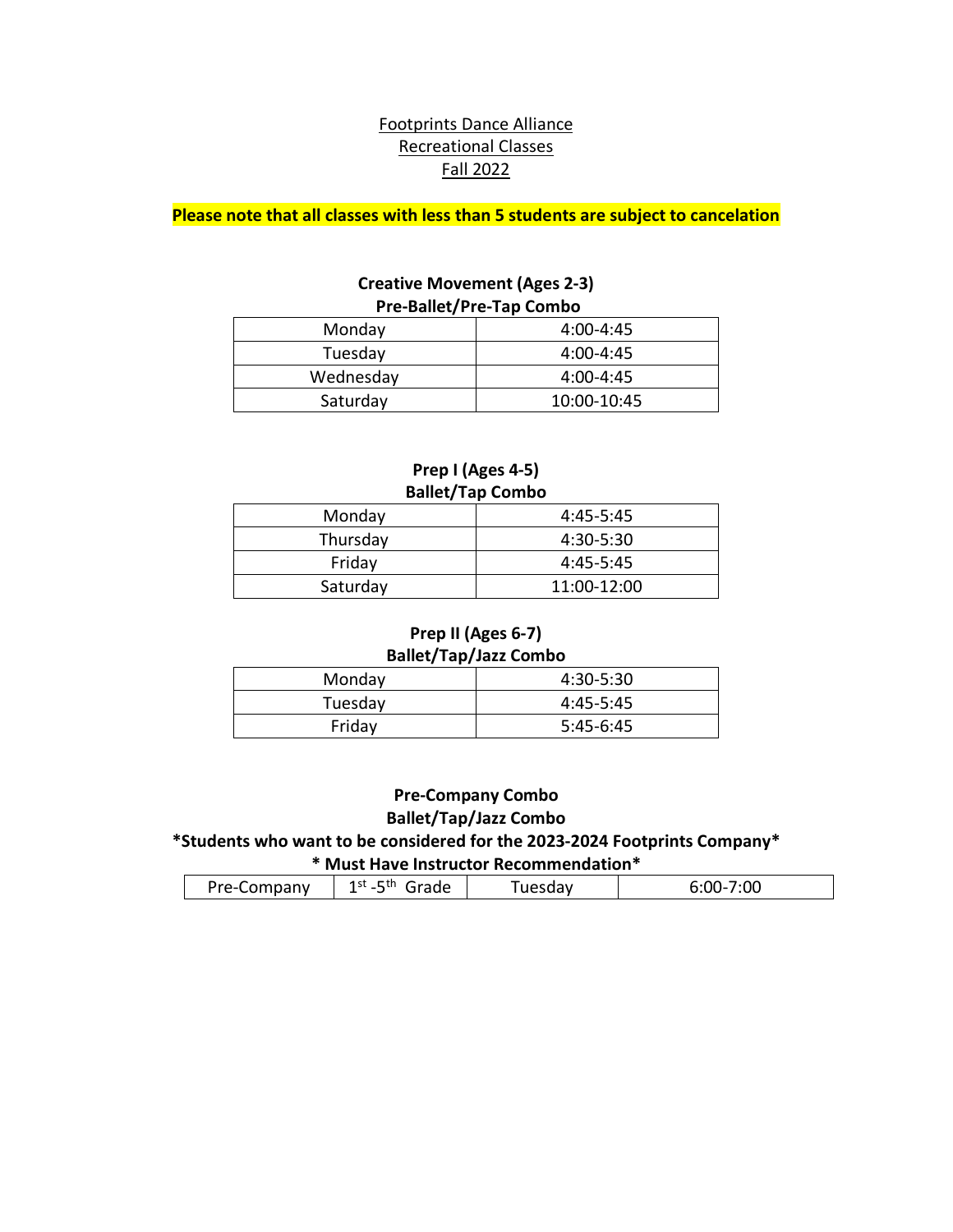# **Please note that all classes with less than 5 students are subject to cancelation**

| <b>Hip Hop</b> |                              |          |           |
|----------------|------------------------------|----------|-----------|
| Hip Hop I      | 3 <sup>rd</sup> Grade and Up | Thursday | 5:30-6:15 |

# **Jr. Musical Theater**

| $-120$ | - - - -             |                           |           |  |
|--------|---------------------|---------------------------|-----------|--|
|        | Jr. Musical Theater | 3rd-8 <sup>th</sup> Grade | Wednesdav |  |

Footprints Dance Alliance Dress Code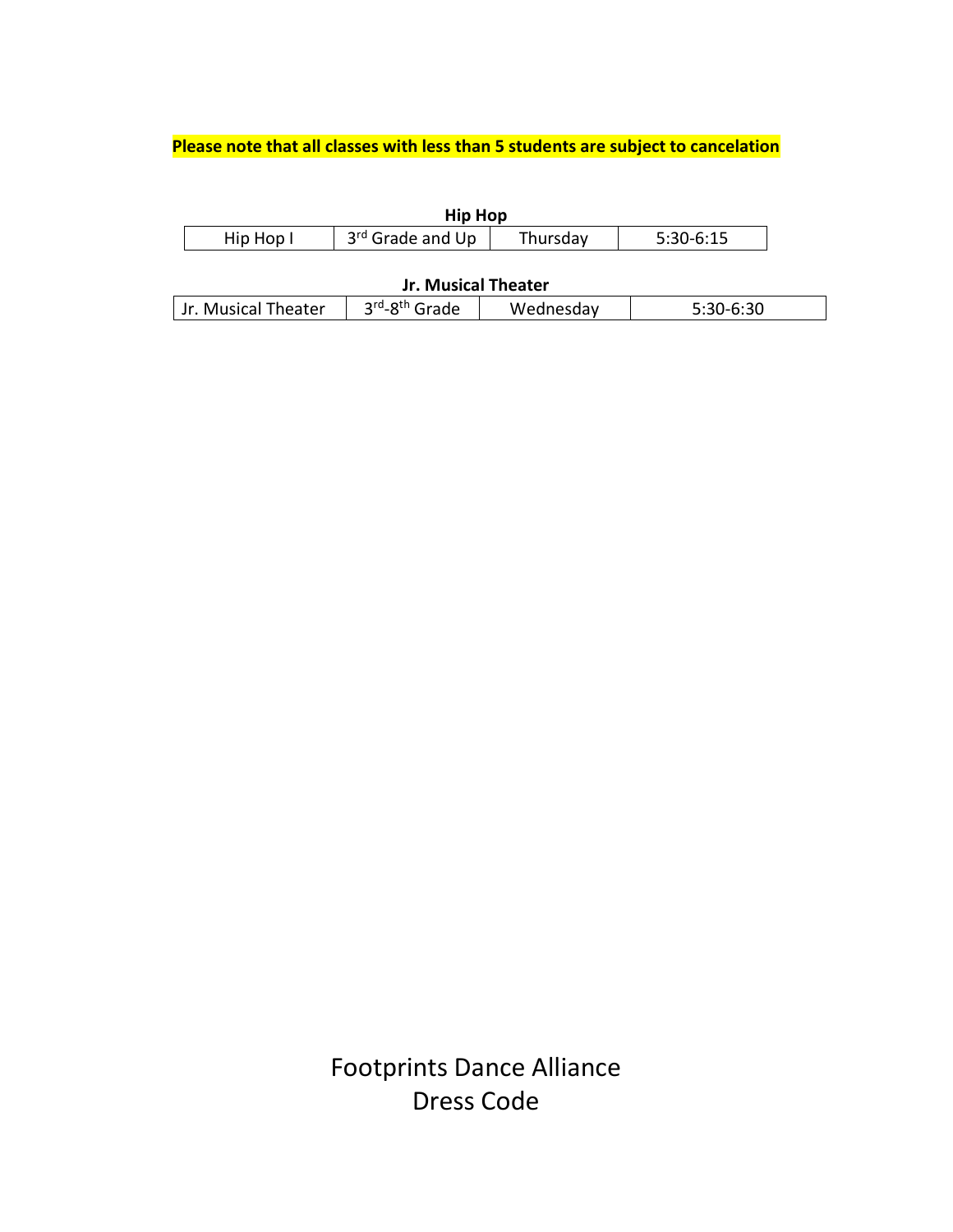Creative Movement Any color leotard and/or dance dress Pink Tights Pink Leather Ballet Shoes Tan Mary Jane Tap Shoes (Starting in January)

#### Prep I

Any color leotard and/or dance dress Pink Tights Pink Leather Ballet Shoes Tan Mary Jane Tap Shoes

#### Prep II

Any color leotard and/or dance dress Pink Tights Pink Leather Ballet Shoes Tan Marty Jane Tap Shoes Tan Slip On Jazz Shoes (no laces)

Pre-Company Prep Any color leotard and/or dance dress Pink Tights Pink Leather Ballet Shoes Tan Marty Jane Tap Shoes Tan Slip On Jazz Shoes (no laces)

Hip Hop Comfortable and Loose Modest Clothing Black High Top Converse Style Sneakers

Musical Theater Any Color Leotard Any Color Dance Booty Shorts (Optional) Tan Tights Tan Slip On Jazz Shoes



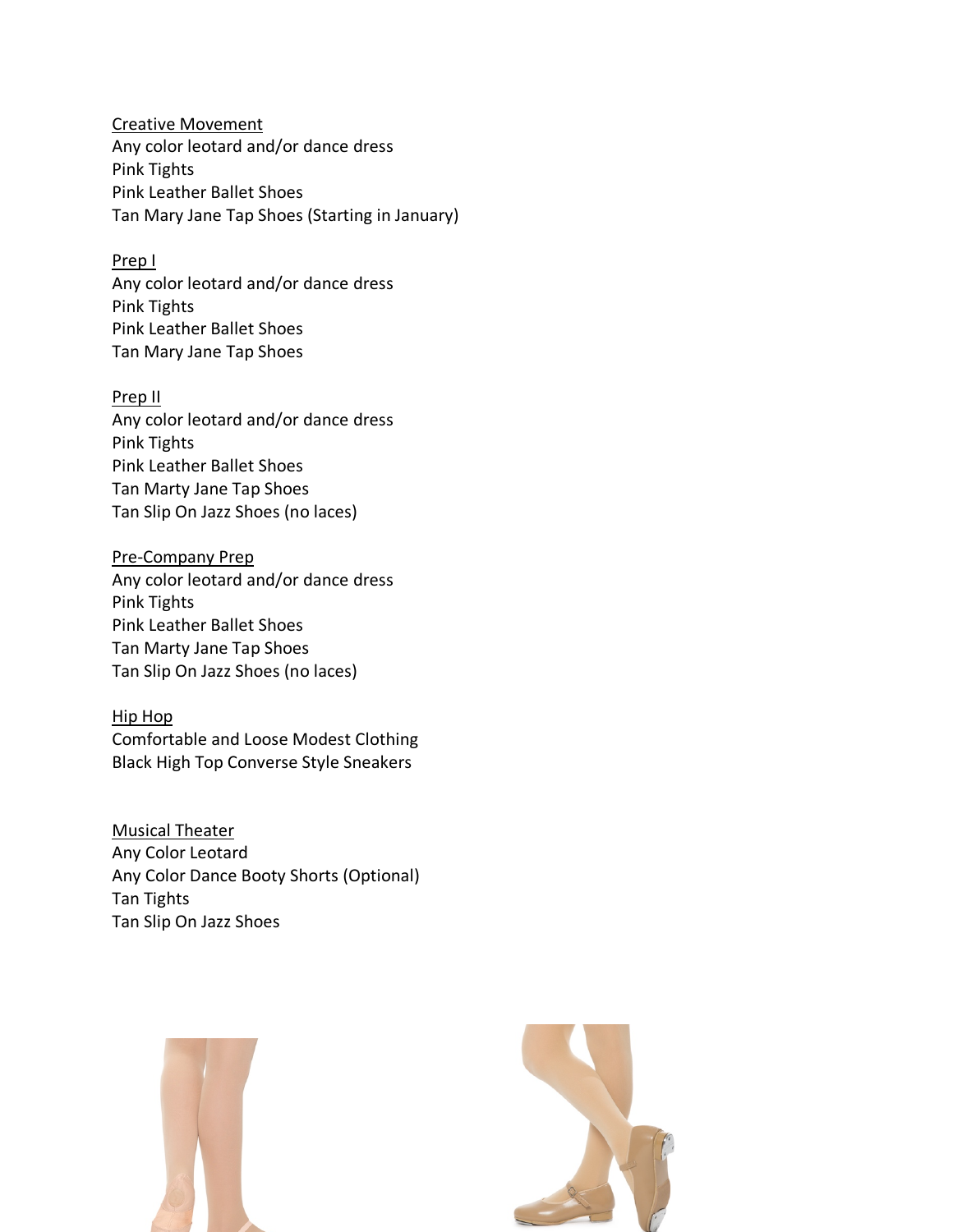Pink Leather Ballet Shoes Tan Mary Jane Style Tap Shoes





Tan T-Strap Jazz Shoes Tan Slip On Tap Shoes

**Footprints Dance Alliance 2022-2023 Studio Calendar**